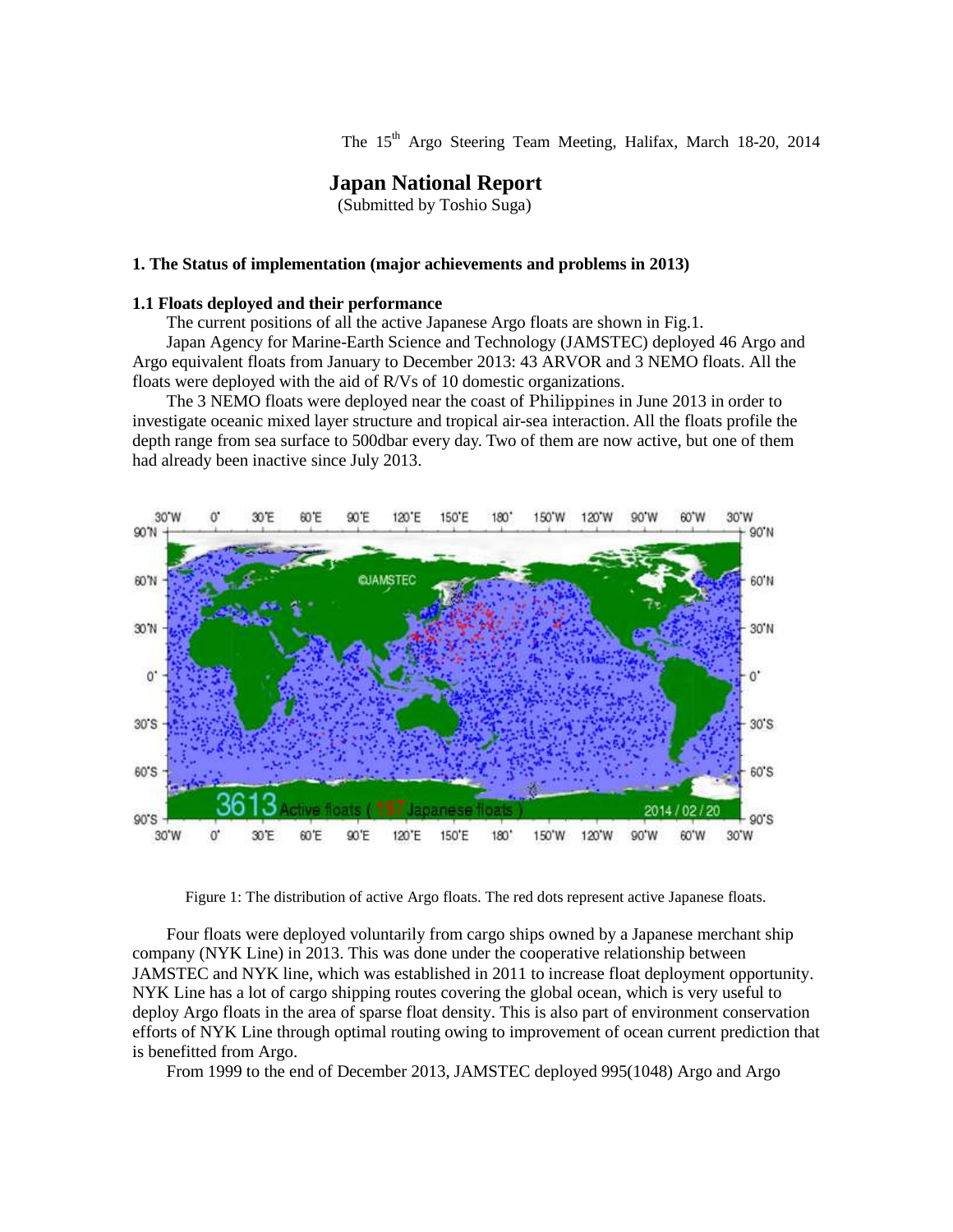equivalent floats (the number in parenthesis includes floats deployed as non Argo floats; most of their data are to be released as Argo data later) in the Pacific, Indian and Southern Oceans: 738 (764) APEX, 141 (143) PROVOR, 81 ARVOR, 14 (39) NEMO, 11 NINJA, 4 Deep NINJA and 6 POPS floats. As of the end of December 2013, 166(189) floats [48 (68) APEXs, 34(36) PROVORs, 78 ARVORs, 2(3) NEMOs, and 4 Deep NINJAs] are in normal operation. The other 828(862) floats terminated their missions, including 9 floats transmitting on the beaches after stranding or being captured by ships, 12 floats drifting at the sea surface and 10 floats recovered. JAMSTEC deployed 16 floats (10 ARVOR, 5 Deep NINJA, and 1 Navis) in January 2014.

The Japan Meteorological Agency (JMA) deployed 25 Argo equivalent floats (25APEX floats) in the seas around Japan from January to December 2013. All the floats get 2,000 dbar T/S profiles every 5 days for operational ocean analysis and forecast.

Among 166 floats (16 PROVORs, 123 APEXs and 27 ARVORs) which JMA has deployed from 2005 to 2013, 40 floats (31 APEXs and 9 ARVORs) are active as of the end of December 2013, while 32 floats (21 APEX and 11 ARVOR floats) terminated the transmission in 2013. JMA deployed 5 APEX floats in January 2014.

A profiling float for deep ocean observation, Deep NINJA, was developed by JAMSTEC and Tsurumi Seiki Co. Ltd. and has been available for public since April 2013. In July 2013, one Deep NINJA float was deployed at a mooring station (S1, 30N, 145E) in the subtropical North Pacific by R/V Mirai. It was set to drift at 4000 dbar depth and measure PTS profiles every 10 days and has been operating well until now. Four Deep NINJA floats deployed in the Southern Ocean in 2012 has been also operating well. One of them deployed south of New Zealand has measured 33 CTD profiles (including 17 deep profiles) until now. The others off the Adelie Coast lost contact in June 2013 probably due to sea ice extension there. One of them resumed data transfer at the end of November, which means that Deep NINJA succeeded to survive Antarctic winter and observe the Antarctic deep layer under sea ice throughout the winter. In January 2014, five Deep NINJA floats were deployed off the Budd Coast by R/V Umitaka-maru and two more will be deployed off the Adelie Coast soon. The data measured by these Deep NINJA floats will be transferred to GDAC by the end of March 2014.

Okinawa Institute of Science and Technology Graduate University (OIST) has deployed 7 NEMO floats near Ishigaki Island as Argo equivalent floats during 2013. Most of those floats measure P, T, and S from 1000 dbar to surface every 6 hours.

#### *1.1.1 Floats deployed as part of INBOX*

Besides floats deployed in 2013 as described above, JAMSTEC deployed 4APEX floats equipped with dissolved-oxygen sensors (Aanderaa Optode4330) and 4 EM-APEXs. The floats were launched as part of Western North Pacific **IN**tegrated Physical-**B**iogeochemical Ocean **O**bservation E**x**periment (INBOX); the purpose is to investigate physical-biogeochemical processes associated with meso- and submeso-scale variability by integrating physical and biogeochemical ocean observations in collaboration with ship, satellites and/or mooring observations. The floats measured temperature, salinity and dissolved oxygen from surface to 2000 dbar every 2 days, telecommunicating with iridium transmitter. As reported in the Japan National Report of AST-14, two target areas are set: one is around the biogeochemical observation mooring site S1 (30N, 145E; named S1-INBOX) ; another is within an anti-cyclonic eddy in the Kuroshio-Oyashio mixed water region (42N, 146E; named ACE-INBOX).

JAMSTEC conducted pre-deployment calibration for the Optode4330 sensors in the laboratory, using the calibration formula proposed by Uchida et al. (2008). With the pre-deployment calibration along with the post-deployment adjustment based on the comparison with shipboard CTDO measurement, the accuracy of dissolved oxygen data has been greatly improved. Such quality-controlled data of the S1-INBOX floats launched in 2011-2012 will be added to Argo data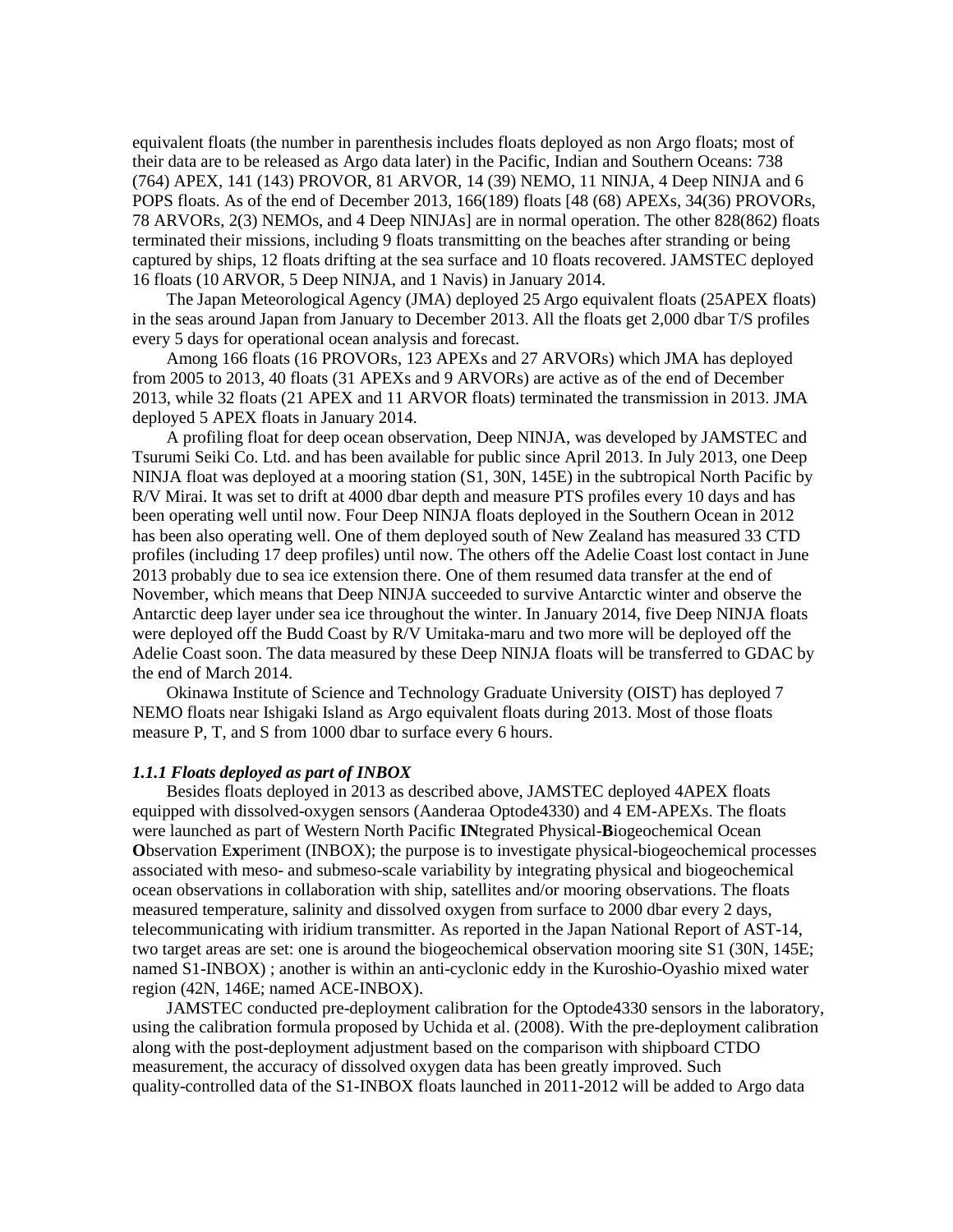by the end of 2014, if the Argo data format accommodates information of pre-deployment calibration and the post-deployment adjustment.

#### *1.2 Technical problems encountered and solved*

Fifty five APEX floats equipped with alkaline batteries, purchased by JAMSTEC in 2010 and 2011 (52 APEX floats) and by JMA in 2008 (15 APEX floatss), had terminated their missions before 100 cycles, which were clearly shorter than the specification (150 cycles). The problem was observed as rapidly decreasing battery voltage. The manufacturer, Teledyne Webb research inc., reported that the trouble was probably caused by energy flu because of troubles in some battery cells. While they recommended us to use lithium batteries for future purchasing float to avoid energy flu, JAMSTEC asked further investigation for this problem.

Among the 73 APEX floats with APF9 controllers deployed by Japan before the SBE41 and 41cp recall due to micro-leak problem, 8 floats have the negative surface pressure drift larger than -2.4 dbar. Among these floats, 4 floats have the extreme negative surface pressure drift, exceeding -10 dbar. The floats recalled or those purchased after the problem was fixed have either a Kistler pressure sensor or a Druck pressure sensor. While both pressure sensors show little drift, Kistler pressure sensors have some spikes.

It is worth to report a salinity bias found in Deep NINJA measurements. Comparisons with high-quality CTD data by R/V Mirai show that float salinity is less saline at deeper depth besides having a constant bias, which means the bias possibly depends on pressure. The bias was verified in all of the 5 floats in which the CTD measurements at float deployment are available for the comparison. Some of them showed the bias varying in time. The value set for the parameter to correct pressure effect on conductivity measurements with the SBE41CP model for deep float was the same as that with the standard SBE41CP model. Readjustment of the value possibly reduce the bias.

JAMSTEC routinely conducts CTD sensor calibration of SBE41 and 41cp using almost the same calibration system as that used at SBE inc. Since SBE conducts the CTD sensor calibration as the product check in their factory before shipping, the purpose of our calibration is to find sensor drift caused by any damage or contamination possibly during long-distance transport or any handling processes in float manufacturer/SBE/JAMSTEC. From 2001 to the present, we have checked over 400 CTD sensors, that is about 40% of the total number of the floats we deployed. We had already analyzed the result of calibration in our laboratory for 2001-2006, which was summarized on the technical paper by Yokota et al. (2007). After 2007, 214 of 423 CTD sensors (about 50%) has been calibrated on a random check basis. As a result, about 6% of the calibrated sensors showed conductivity values that did not match that of calibration result by SBE, with excluding a exceptional case that large number of sensors were contaminated for some reason. When we found CTD sensors with serious problem, we sent them back to SBE for re-check, re-calibration or repair, which successfully prevent us from deploying floats with fault CTD sensors. According to our long-term re-calibration experience, we consider that the CTD sensors of SBE 41 and 41cp are fairly reliable. Nevertheless, we think that the calibration of CTD sensors after long-distance/overseas transportation is useful to ensure the quality of CTD for the reliability of Argo float data.

# **1.3 Status of contributions to Argo data management**

The Japan DAC, JMA has operationally processed data from all the Japanese Argo and Argo-equivalent floats including 197 active floats as of February 20, 2014. Ten Japanese PIs agree to provide data to the international Argo. All the profiles from those floats are transmitted to GDACs in the netCDF format and are also issued to GTS using the TESAC and BUFR codes after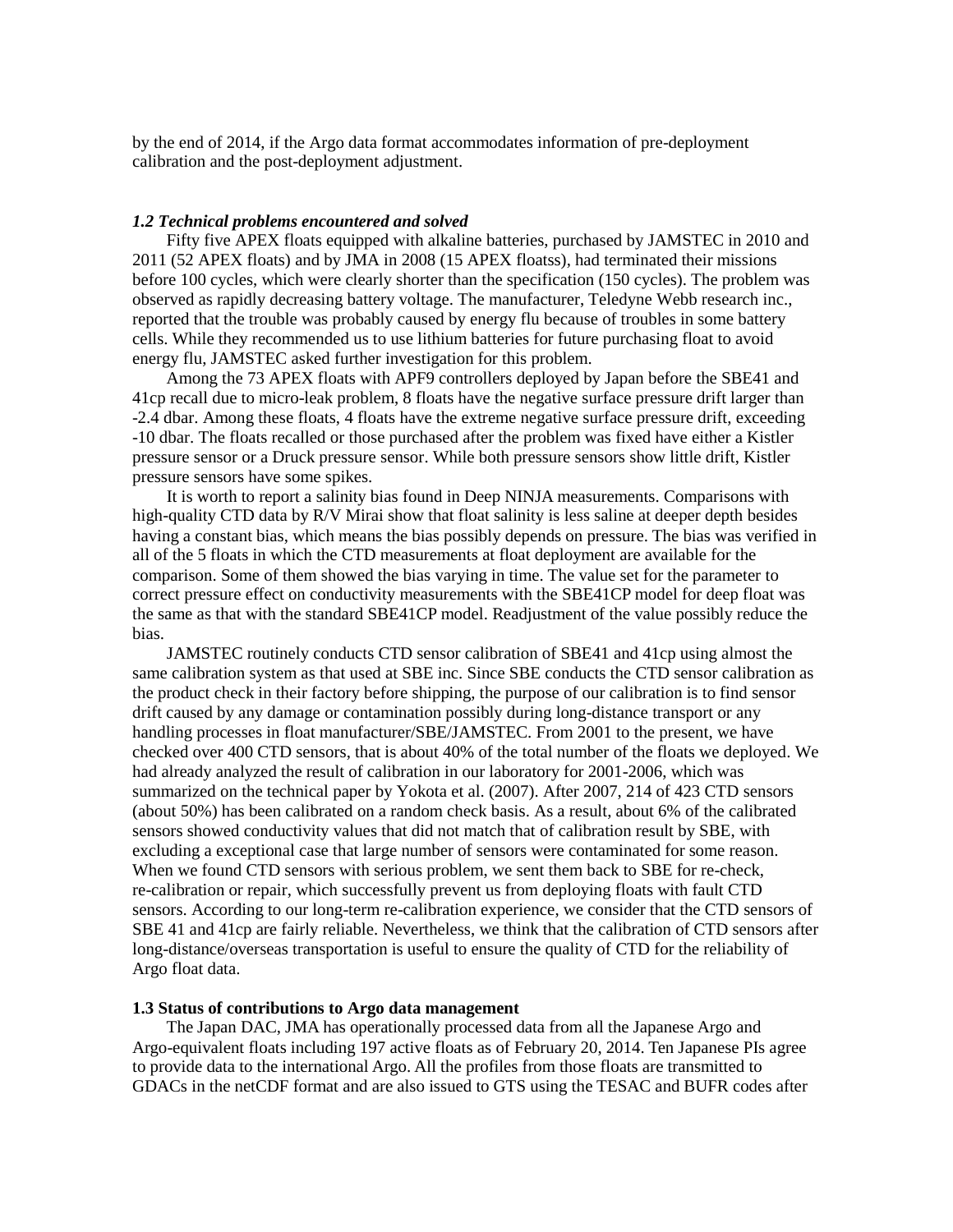real-time QC on an operational basis. Argo BUFR messages have been put on GTS since May 2007.

# **1.4 Status of delayed mode quality control process**

JAMSTEC has submitted the delayed-mode QCed data of 88,247 profiles to GDACs as of December 2013.

As of December 2013, according to the new definition of APEX Truncated Negative Pressure Drift decided at the  $12<sup>th</sup>$  Argo Data Management Team Meeting, JAMSTEC is nearing completion to re-create D files for some APEX floats.

# **2. Present level of and future prospects for national funding for Argo including a summary of the level of human resources devoted to Argo.**

 Japan Argo had been conducted in a 5-year program from FY1999 to FY2004, as a part of Millennium Project implemented under cooperation among the Ministry of Education, Culture, Sports, Science and Technology (operation: by JAMSTEC), the Ministry of Land, Infrastructure and Transport, JMA and Japan Coast Guard. After the Millennium Project terminated in March 2005, JAMSTEC has continued the operation until FY2013 nearly in the same scale (about 80 floats to be deployed every year and associated delayed-mode data management) under its two consecutive mid-term programs for FY2004-2008 and FY2009-2013. JAMSTEC will continue the operation but in the scale somewhat lower than ever before (about 50 floats to be deployed every year with delayed-mode data management) under its new mid-term program FY2014-2018. JAMSTEC will also seek additional research fund for enhancement of Argo. JMA allocates operational budget for 27 floats every fiscal year.

## **3. Summary of deployment plans (level of commitment, areas of float deployment) and other commitments to Argo (data management) for the upcoming year and beyond where possible.**

 In FY2014, it has been proposed that JAMSTEC will deploy about 50 floats in total in the Pacific Ocean for the Argo core mission. One EM-APEX will be deployed near the Kuroshio Extension as part of INBOX. Some Deep Argo float will be deployed in 2014. Two S3A floats, manufactured by MRV Systems inc., equipped with RINKO (ARO-FT) sensor will be deployed in the central North Pacific. The RINKO sensor is an optically-based sensor and measures dissolved oxygen. Its response time is 1 sec. As the first trial experiment of float-based RINKO, JAMSTEC will calibrate the sensor in advance in the lab and monitor drift/error of its DO data after launching, to contribute to develop a QC method. JMA plans to deploy 27 Argo equivalent floats around Japan in FY2014 and in the coming years. All the JMA floats are identical with the core Argo floats except that they are operated in a 5-day cycle, synchronized with JMA's real-time ocean data assimilation and forecast system.

JMA continues serving as the Japan DAC. JAMSTEC continues running the Pacific Argo Regional Center for the upcoming year.

## **4. Summary of national research and operational uses of Argo data as well as contributions to Argo Regional Centers.**

Many groups in JAMSTEC, JMA, FRA and Japanese universities are using Argo data for oceanographic researches on water mass formation and transport in the Pacific Ocean, the mid-depth circulation, the mixed layer variation, the barrier layer variation, and tropical atmosphere-ocean interaction in the Pacific and Indian Ocean and so on. Japanese fisheries research community is conducting their biogeochemical studies using Argo floats equipped with chlorophyll and/or oxygen sensors.

The global Argo TESAC messages are used for operational ocean analysis and forecast by JMA. Daily and monthly products of subsurface temperatures and currents for the seas around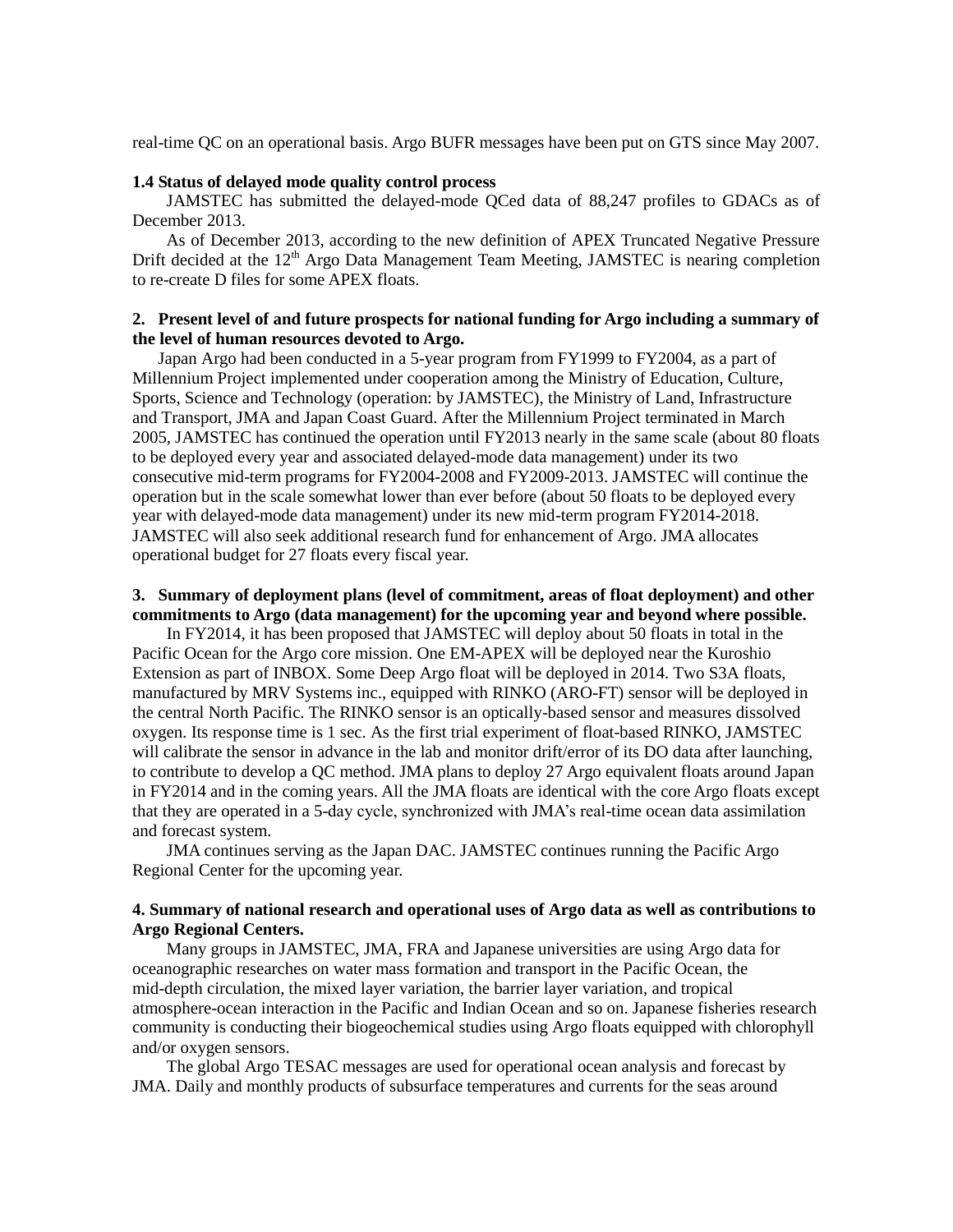Japan and western North Pacific, based on the output of the real-time ocean data assimilation system (MOVE/MRI.COM-WNP), are distributed through the JMA web site (in Japanese). Numerical outputs of the system are available from the NEAR-GOOS Regional Real Time Data Base [\(http://goos.kishou.go.jp/\)](http://goos.kishou.go.jp/) operated by JMA. Monthly diagnosis and outlook of El Nino-Southern Oscillation based on the outputs of the Ocean Data Assimilation System and the El Nino Prediction System (an ocean-atmosphere coupled model) are also operationally distributed through the JMA web site (in Japanese) and the Tokyo Climate Center (TCC) web site [\(http://ds.data.jma.go.jp/tcc/tcc/products/elnino/\)](http://ds.data.jma.go.jp/tcc/tcc/products/elnino/). JMA has introduced the ocean-atmosphere coupled model, which is the same as that for El Nino prediction, into seasonal forecast of climate in Japan since February 2010. The model products for seasonal forecast are available from the TCC web site [\(http://ds.data.jma.go.jp/tcc/tcc/products/model/\)](http://ds.data.jma.go.jp/tcc/tcc/products/model/).

JAMSTEC is providing a variety of products including objectively mapped temperature and salinity field data (Grid Point Value of the Monthly Objective Analysis using Argo float data: MOAA-GPV: http://www.jamstec.go.jp/ARGO/argo\_web/MapQ/Mapdataset\_e.html), objectively mapped velocity field data based on YoMaHa'07 (version September 2010) [\(http://www.jamstec.go.jp/ARGO/argo\\_web/G-YoMaHa/index\\_e.html\)](http://www.jamstec.go.jp/ARGO/argo_web/G-YoMaHa/index_e.html), and gridded mixed layer depth with its related parameters (Mixed Layer data set of Argo, Grid Point Value: MILA-GPV http://www.jamstec.go.jp/ARGO/argo\_web/MILAGPV/index\_e.html). JAMSTEC has plan to release two new products. One is the ascii files of temperature and salinity profile data of Argo which are converted from the netcdf profile files. The other is Argo temperature and salinity profile data put through more advanced automatic checks than real-time QC.

JAMSTEC is also providing information about consistency check of float data related to delayed-mode QC for the Pacific Argo Regional Center (PARC) web site as a main contributor. JAMSTEC will support the activities of the Southern Ocean ARC (SOARC) in the Pacific sector.

JCOPE2 (Japan Coastal Ocean Predictability Experiment 2) is the model for prediction of the oceanic variation around Japan which is operated by Research Institute for Global Change of JAMSTEC. JCOPE2 is the second version of JCOPE1, developed with enhanced model and data assimilation schemes. The Argo data is used by way of GTSPP. The reanalysis data 20 years back and the forecast data 2 months ahead are disclosed on the following web site: http://www.jamstec.go.jp/frcgc/jcope/. More information are shown in

http://www.jamstec.go.jp/frcgc/jcope/htdocs/jcope\_system\_description.html.

FRA-ROMS is the nowcast and forecast system for the Western North Pacific Ocean developed by Fisheries Research Agency (FRA) based on the Regional Ocean Modeling System (ROMS). Instead of FRA-JCOPE, which was the previous system of providing the hydrographic forecast information around Japan, FRA started the FRA-ROMS operation in May 2012. Argo has been one of important sources of in-situ data for the FRA-ROMS data assimilation system. The forecast oceanographic fields are provided every week on the website [http://fm.dc.affrc.go.jp/fra-roms/index.html/.](http://fm.dc.affrc.go.jp/fra-roms/index.html/)

# **5. Issues that our country wishes to be considered and resolved by the Argo Steering Team regarding the international operation of Argo.**

As reported in 2011, EEZ clearance procedure for Argo float deployed by Japanese PIs has been simplified following IOC Resolution XLI-4. This change reduced our time and effort for the process of EEZ clearance significantly. However, the traditional EEZ clearance is still needed for some key countries because Argo national focal points (NFPs) of those countries are not registered on the listed at AIC. Since the procedure following IOC Resolution XLI-4 is applied only to the coastal nations whose Argo NFP is registered. Japan Argo has a strong desire for NFPs especially of nations in and around the Pacific Ocean to be registered to facilitate more timely and optimal deployment of Argo floats. This could be also helpful for smooth implementation of any future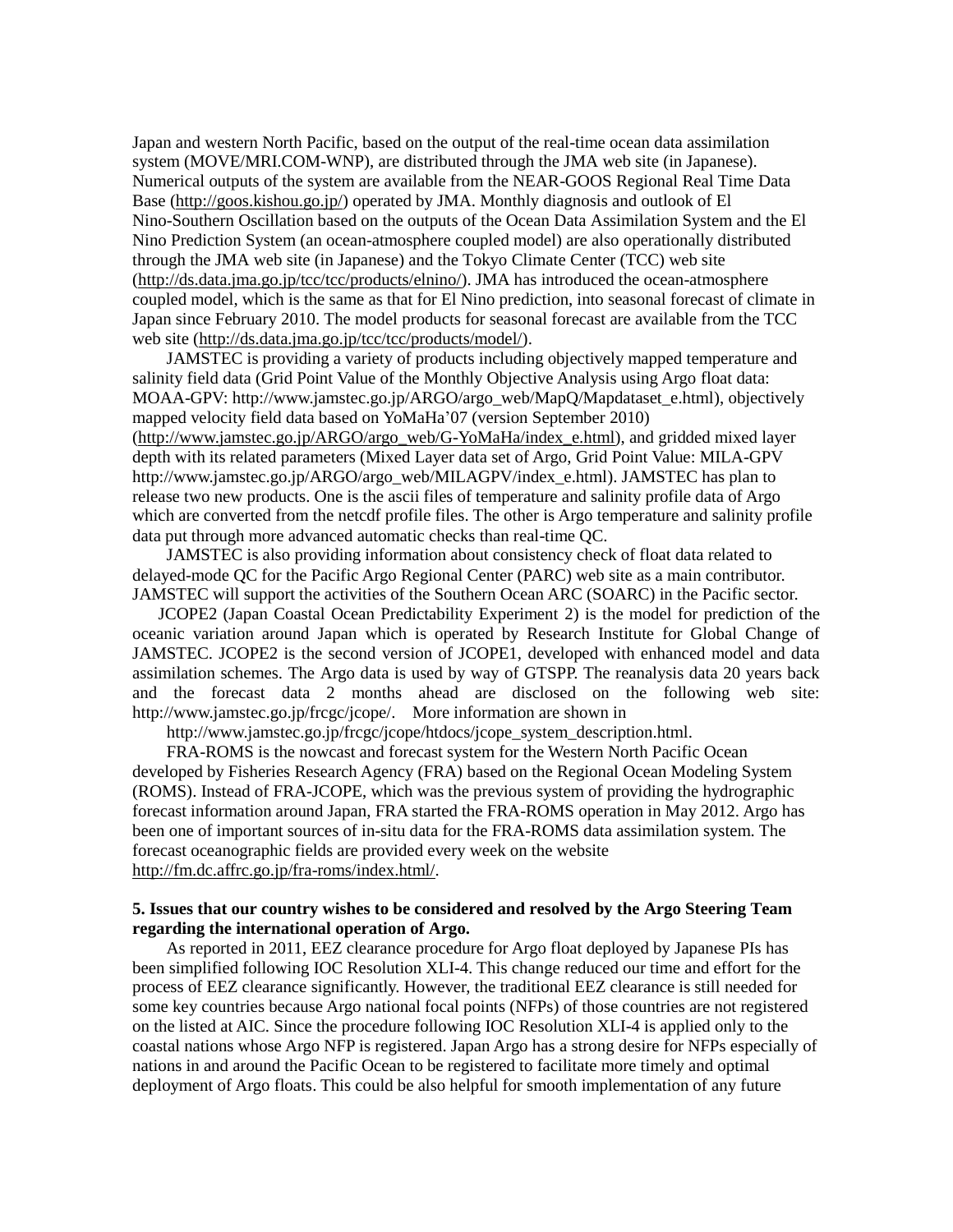extension of Argo.

As mentioned in Section 1.1.1, JAMSTEC is almost ready to release dissolved oxygen data obtained with the Optode4330 sensors after pre-deployment calibration using the calibration formula proposed by Uchida et al. (2008) and post-deployment adjustment. But it is not clear whether the Argo oxygen data format being considered will accommodate data calibrated and adjusted in that way. The pre-deployment calibration and post-deployment adjustment using Uchida's formula or similar ones were recommended by several participants in Argo-oxygen meeting in 2011. While such calibration may not be always available, Argo oxygen data format should be capable of keeping data processed in that way and the information on the calibration/adjustment.

#### **6. Summary of the number and location of CTD cruise data to the CCHDO website.**

Data of 1160 CTD casts conducted by JMA in the western North Pacific from January 2013 to January 2014 were uploaded to the CCHDO website.

## **7. Argo bibliography**

- Doi, T., S. K. Behera and T. Yamagata (2013): Predictability of the Ningaloo Nino/Nina, Scientific Reports, 3, 10.1038/srep02892.
- Ebuchi, N. and H.Abe (2012): Evaluation of sea surface salinity observed by Aquarius, Proceedings of IGARSS 2012, pp. 5767-5769, doi:10.1109/IGARSS.2012.6352300.
- Horii, T., I.Ueki, K.Ando, and K.Mizuno (2013): Eastern Indian Ocean warming associated with the negative Indian Ocean dipole: A case study of the 2010 event, *Journal of*  $Geophysical Research - Oceans, 118, doi:10.1002/jsrc.20071.$
- Kashino, Y. (2013): Observational discovery of an eastward undercurrent below the North Equatorial Current, North Equatorial Undercurrent, OHM, 100 (6), 96. (in Japanese)
- Katsura S., E. Oka, B. Qiu, and N. Schneider (2013): Formation and subduction of North Pacific Tropical Water and their interannual variability, Journal of Physical Oceanography, 43, 2400-2415, doi:10.1175/JPO-D-13-031.1.
- Kobayashi, T. (2013): A realization of a profiling float for deep ocean observation, Engineering Materials, 61(7), 67-70. (in Japanese)
- Kobayashi, T.and M. Tachikawa(2013): An introduction of a domestic deep float, Deep NINJA, and its deep/bottom layer observation in the Southern Ocean, JOS News Letter,  $3(1)$ ,  $7-8$ . (in Japanese)
- Kobayashi, T., K.Watanabe, and M.Tachikawa (2013): Deep NINJA collects profiles down to 4000 meters, Sea Technology, 54(2), 41-44.
- Qui, B., D.L.Rudnick, S.Chen, and Y.Kashino (2013): Quasi-stationary North Quatorial Undercurrent jets across the tropical North Pacific Ocean, Geophysical Research Letters, 40, 1-5, doi:10.1002/grl.50394.
- Sekiguchi, H. and N.Inoue (2010): Larval recruitment and fisheries of the spiny lobster Panulirus japonicas coupling with the Kuroshio subgyre circulation in the western North Pacific: a review, *Journal of the marine biology association of India*,  $52(2)$ , 195-207.
- Shiozaki, T. and Y.-l. L. Chen (2013): Different mechanisms controlling interannual phytoplankton variation in the South China Sea and the western North Pacific subtropical gyre: A satellite study, Advances in Space Research, 52, 668-676.
- Sugimoto, S., N. Takahashi and K. Hanawa (2013): Marked freshening of North Pacific subtropical mode water in 2009 and 2010: Influence of freshwater supply in the 2008 warm season, Geophysical Research Letters, 40 (12), 3102-3105.